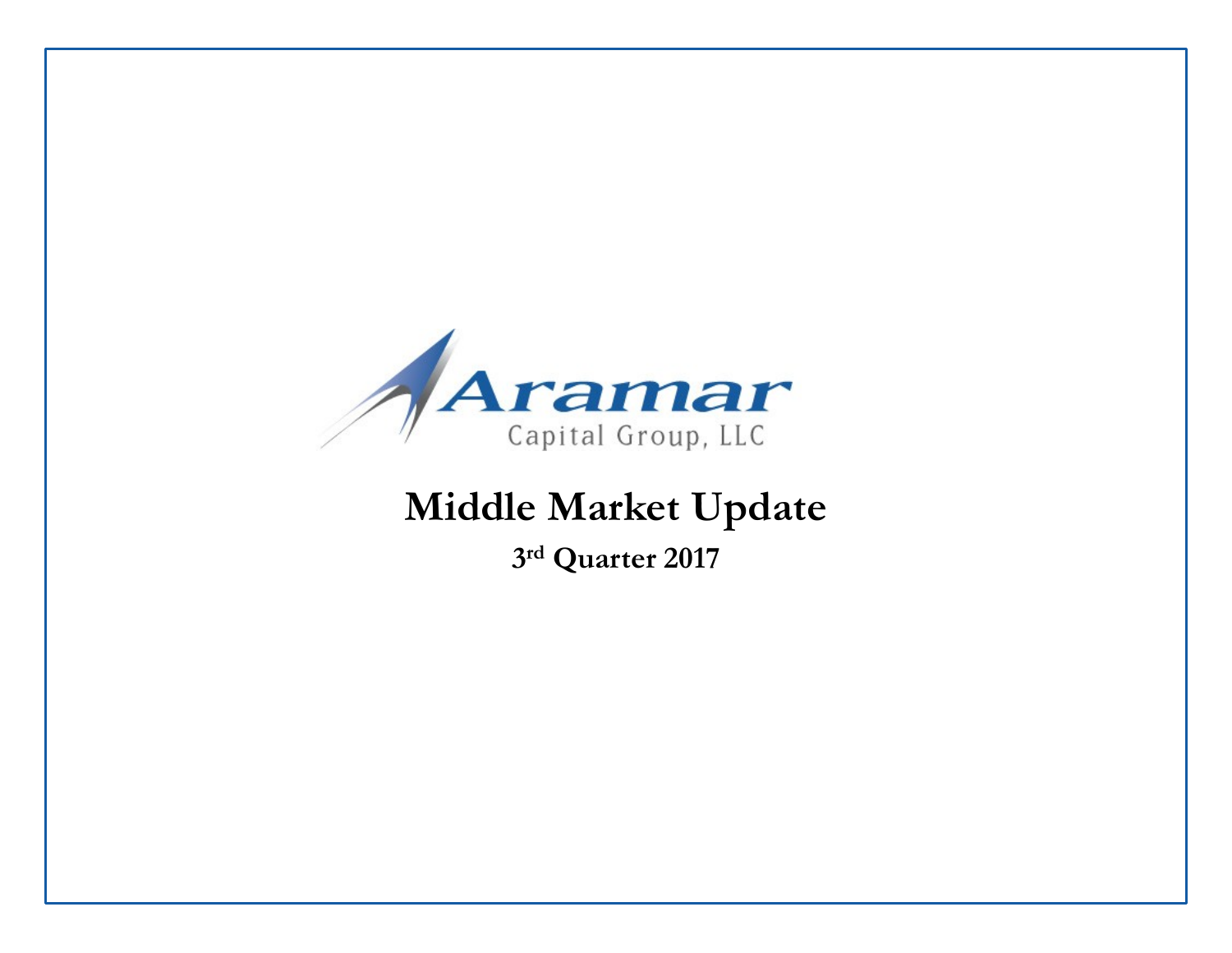

#### **Gross Domestic Product**

- The real U.S. GDP increased at an annualized rate of  $3.0\%$  in Q3 2017, down slightly from the 3.1% annualized growth rate in Q2 2017, primarily due to<sup>1</sup>:
	- ― Negative contributions from residential fixed investment and state and local government spending, which were partially offset by:
	- Positive contributions from personal consumption expenditures, private inventory investment, nonresidential fixed investment, exports, and federal government spending

#### **Consumer Income and Savings**

- Real disposable personal income grew by 0.6% in Q3 2017, as compared with the 3.3% growth witnessed in Q2 2017<sup>1</sup>
- The personal savings rate, expressed as a percentage of disposable personal income, was 3.4% in Q3 2017, down from 3.8% in Q2 20171

#### **Federal Reserve**

- The Federal Open Market Committee (FOMC) views recent economic activity as positive, despite hurricane-related disruptions, evidenced by moderate increases in household spending and growth in business fixed  $investment<sup>2</sup>$ 
	- ― During its September meeting, the FOMC decided to maintain the target range for the federal funds rate between 1.00% and 1.25%
- The committee expects that in the near term economic activity will expand at a moderate pace and labor markets will continue to strengthen2

#### **Employment**

- The U.S. unemployment rate declined slightly to 4.2% at the end of Q3 2017, with the total number of unemployed persons at  $6.8$  million<sup>3</sup>
- Average U.S. employee hourly wages have increased by 2.9% from Q3 2016 to  $Q3$  2017, the highest yearly increase in more than eight years<sup>4</sup>
	- Key indicators of wage growth could be attributed not only to increases in construction employment after Hurricanes Harvey and Irma, but also to job losses in the low-wage food services sector

#### *1. U.S. Bureau of Economic Analysis 6. Quarterly yields are three-month averages*

- *2. U.S. Federal Reserve*
- *7. Business Roundtable*

#### *3. Bureau of Labor Statistics*

- *4. CNN Money*
- *5. U.S. Department of Treasury*

#### **Real GDP Growth Since 2011 (annualized) 1**



#### **U.S. Treasury Securities**

- The 10-year U.S. Treasury Note yield increased slightly from 2.31% at the end of Q2 2017 to 2.33% at the end of Q3 20175
	- The yield curve flattened, with only an 86-basis-point spread between the 2- and 10-year securities

|                                               | Q4 2016  |          |          | Q1 2016 Q2 2017 Q3 2017 <sup>6</sup> |
|-----------------------------------------------|----------|----------|----------|--------------------------------------|
| 5-year Treasury Note                          | 1.69%    | $2.01\%$ | 1.86%    | 1.85%                                |
| 10-year Treasury Note                         | 2.21%    | 2.52%    | 2.32%    | 2.29%                                |
| 30-year Treasury Note                         | 3.05%    | $3.27\%$ | $3.12\%$ | $3.00\%$                             |
| 10-year Treasury Inflation Protected Security | $0.33\%$ | $0.44\%$ | 0.44%    | 0.45%                                |

*Source: U.S. Department of Treasury*

#### **Outlook for 2017**

- Leading CEOs surveyed by Business Roundtable projected that the GDP will grow by 2.1% in 2017, an increase of approximately  $0.1\%$  from the previous quarter's forecast<sup>7</sup>
	- ― A more favorable regulatory environment, increased hiring, and expectations that tax reform is on its way could lead to continued economic growth
- The National Federation of Small Businesses (NFSB) survey found that sourcing qualified labor is the single most important problem facing small businesses in the U.S.<sup>7</sup>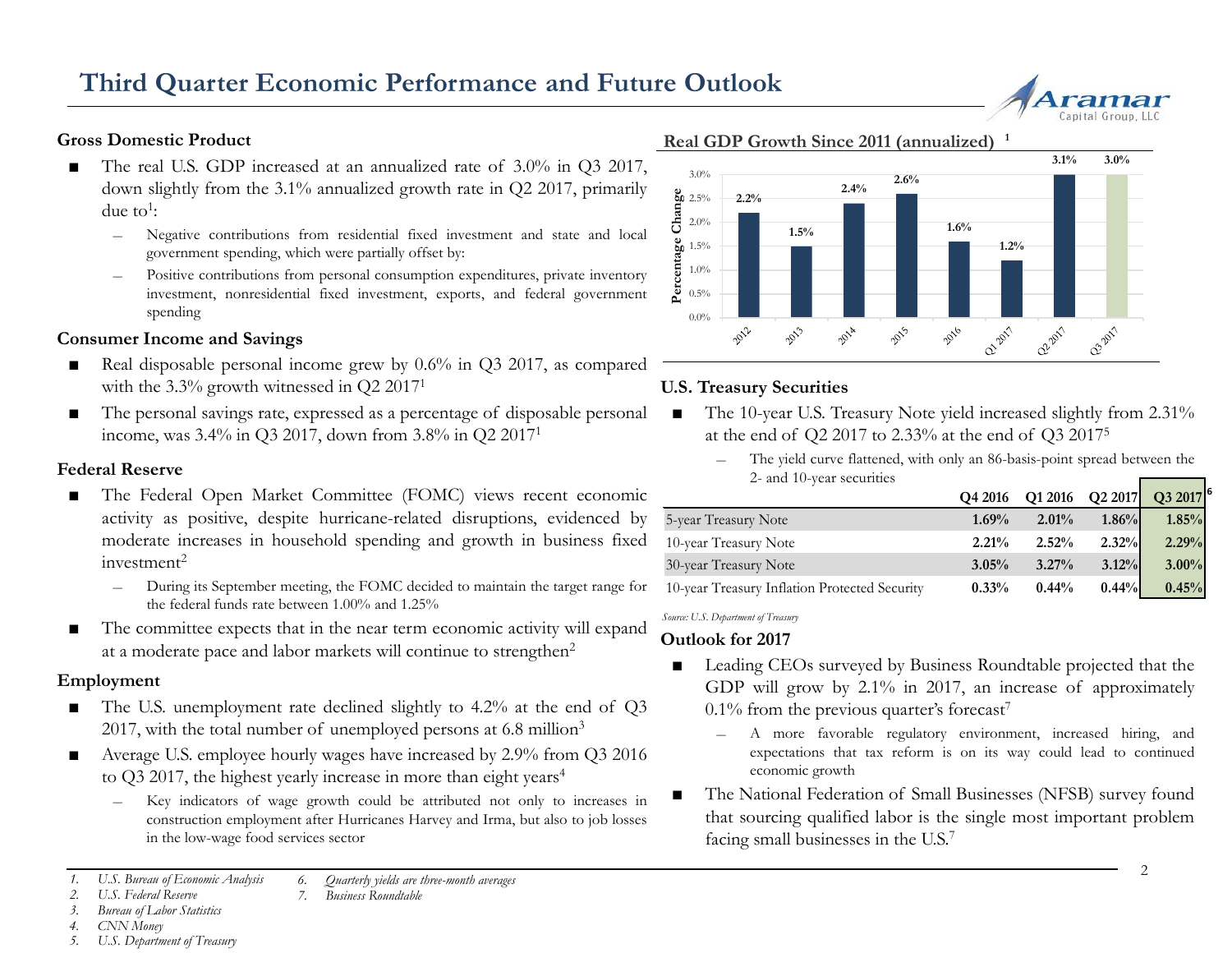## **Mergers and Acquisitions and Private Equity**

- Global mergers and acquisitions (M&A) activity reached \$2,200.9B for the year-to-date (YTD) period ended Q3 2017, a decrease of 2.0% from \$2,246.6B for YTD Q3 20161
	- Some dealmakers continue to sit on the sidelines amid ongoing political uncertainty, relatively low economic growth, and an uncertain economic outlook in many regions, as only one of the top five sectors for transactions in the quarter – business services – saw an increase in total value
- M&A activity in North America decreased during the quarter, reaching \$971.5B for the YTD period ended Q3 2017, a 7.4% decrease from \$1,049.2B for YTD Q3 20161
	- ― A series of damaging hurricanes and Congress's gridlock regarding major tax and healthcare reforms have made U.S. investors wary, with many dealmakers taking a wait-and-see approach $1,2$
	- ― Despite the slowdown in M&A activity in North America, prices continued to rise, with the median  $EV/EBITDA$  multiple reaching  $10.6x^{2,3}$
	- The average deal size increased due to rising valuations, platform roll-ups, and large cash reserves on corporate balance sheets<sup>2</sup>
- Cross-border activity fell precipitously in Q3 2017, as only \$276.7B in transactions involved companies from separate countries, representing a 29.8% year-over-year decrease<sup>1</sup>
	- Chinese investments into Europe and the U.S. decreased 61.9% to \$45.7B for YTD Q3 2017, down from \$119.9B for YTD Q3 2016, as increased regulation in China, Europe, and the U.S. has left sellers wary of pursuing Chinese bidders due to concerns over whether deals will be able to close



**U.S. M&A Activity**



U.S. private equity (PE) investments recorded 2,820 completed deals worth \$401.7B for the YTD period ended Q3 2017, an 11.0% decrease from \$451.3B in YTD Q3 20162

- Despite the strong year of fundraising and PE firms sitting on \$555.6B of dry powder, higher multiples, competition from strategic buyers, and the dearth of quality targets are fueling the pullback in PE deal making
- ― Add-on acquisitions continue to be a key strategy in this high-priced environment, representing 64.2% of buyout activity, as PE firms are holding portfolio companies longer and utilizing add-ons to grow platform companies and enhance operations
- The EBITDA multiple for add-on acquisitions globally is 8.4x since 2006, as compared to 9.0x for platform buyouts<sup>3</sup>
- ― Driven by the increasing appeal of software-as-a-service (SaaS) business model and acquisitions by non-tech strategic investors, the IT sector accounted for nearly a fifth of the deal flow for YTD Q3 2017, with 505 completed deals worth \$71.4B
- Middle-market PE firms invested \$233.0B over 1,662 deals for YTD Q3 2017, a year-over-year increase of  $13.0\%$  and decrease of 0.9%, respectively<sup>2</sup>
	- ― Middle-market PE firms consummated larger deals on average, as successful managers have been able to raise larger pools of capital given the recent wave of heightened LP interest in the PE-asset class
- The latest available data for PE-sponsored transactions between \$10.0M and \$250.0M showed an average EV/EBITDA multiple of 7.4x, the highest quarterly mark in the past 15 years<sup>4</sup>
- U.S. PE exits continued the downward trend that began in 2015, with \$40.8B in exit value over 224 deals in Q3 2017, a 20.1% decrease from \$51.1B in Q2 2017 and a 26.1% decrease year-over-year<sup>2</sup>
	- ― 37.7% of U.S. PE-backed companies have been held for more than five years, the highest level in past ten years

*Source: FactSet*

*<sup>1.</sup> Mergermarket*

*<sup>2.</sup> PitchBook*

<sup>3.</sup> These multiples reflect prices paid for mainly public companies and do not account for smaller private company<br>transactions (for which there typically are no publicly available data) that tend to change hands at much lo

<sup>3</sup>

*<sup>4.</sup> GF Data*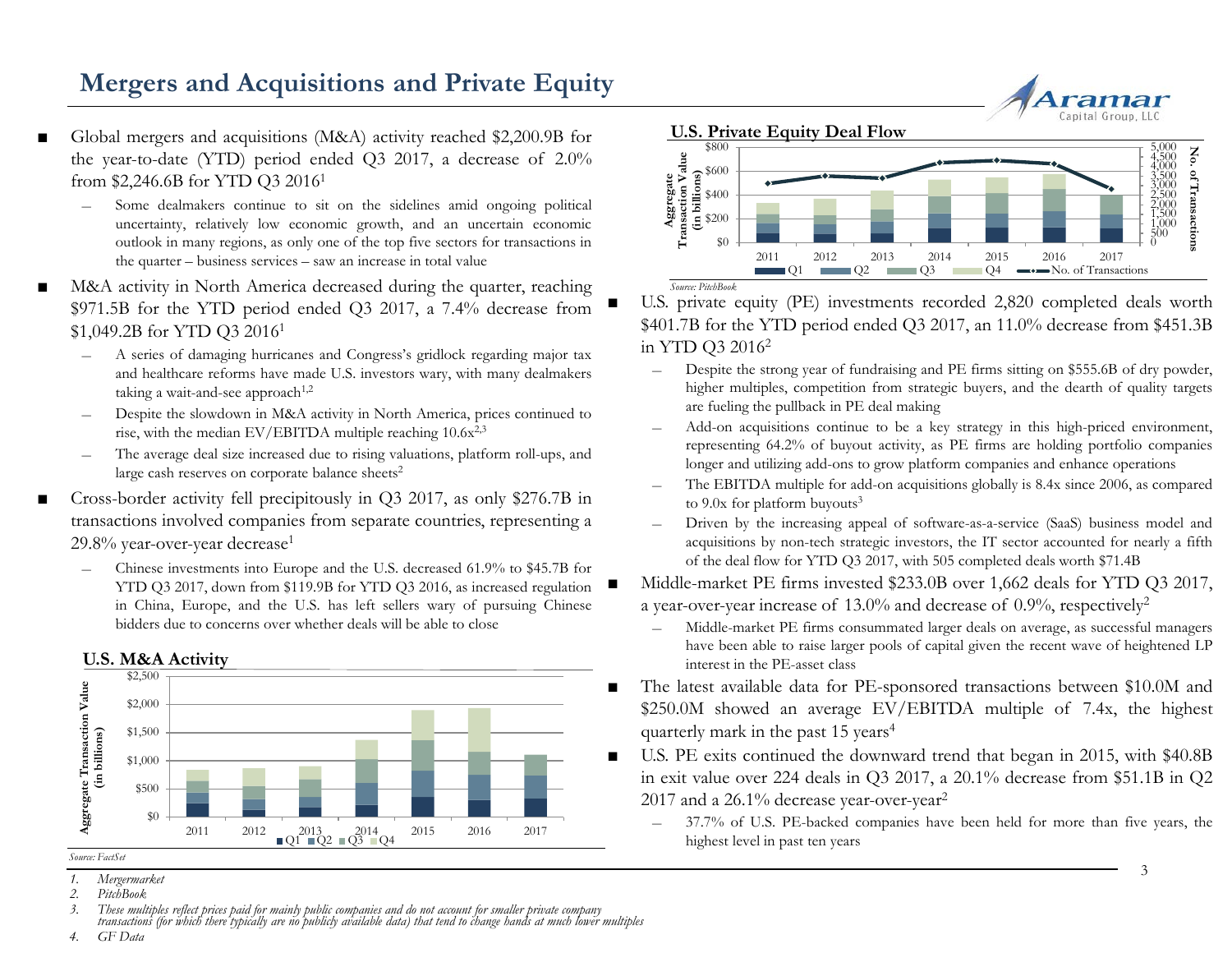#### **Venture Capital Investing**

- In Q3 2017, transactions for venture capital (VC)-backed companies in the U.S. totaled 1,207 deals valued at \$19.0B, a year-over-year increase in value of  $32.0\%$  and decrease in volume of  $6.1\%$ <sup>1</sup>
	- ― The industry continues its transition of deploying more capital to fewer deals, as private companies valued at \$1.0B or more commanded approximately 22% of the aggregate deal value for YTD Q3 2017, despite representing less than 1% of the total deal count<sup>2</sup>
	- ― Strong VC funding activity continued to be driven by capital raise rounds of \$100M or more (mega-round investments), as 40% of total VC dollars raised in Q3 2017 came from 26 mega-round investments<sup>1</sup>
	- Strategic companies' participation in VC deals declined by 2%, but remained active, as folding in startups is an important source of growth for corporations and a way to avoid competing with potentially disruptive companies<sup>1,2</sup>
- With \$7.9B invested over 574 deals in Q3 2017, the internet sector received the largest amount of funding for the 32<sup>nd</sup> consecutive quarter <sup>1</sup>
	- ― Investors continued to exhibit strong interest in U.S. artificial intelligence, as funding for this sector exceeded \$1.0B for the third straight quarter in Q3 2017
- The VC exit environment for YTD Q3 2017 was relatively sluggish, as just 530 exits were completed, the lowest quarterly total since 20092
	- Record levels of dry powder available have enabled companies to raise additional capital later in their lifecycle, thereby prolonging the exit timeline for many businesses

#### **U.S. VC Deal Value Per Industry (in millions) – Q3 2017**

#### \$100  $\blacksquare$ Internet \$652 **\$90.0** Capital Invested (in billions) **Capital Invested (in billions) \$81.9** \$515 \$591 **Healthcare** \$80 **\$59.7** Mobile & Telecommunications \$1,136 **\$58.5** \$60 **\$45.7 \$46.1** Software (non-internet/mobile) \$40 **\$31.0 \$34.6** \$1,645 ■ Consumer Products & Services \$7,891 \$20 **Industrial** Energy & Utilities \$0 2010 2011 2012 2013 2014 2015 2016 YTD Computer Hardware & Services \$3,185 No. of Transactions Capital Invested *Source: MoneyTree Report Source: DealFlow Report*

#### *1. PricewaterhouseCoopers 5. De Loecker / Eeckhout Study*

*2. PitchBook 6. National Bureau of Economic Research*

*3. The Deal*

*4. FactSet*

### **PIPE Investing**

- Approximately \$20B in private-investment-in-public-equity (PIPE) deals closed in Q3 2017 in the U.S., representing a 14.5% increase from Q2 2017 and 4.8% decrease year-over-year<sup>3</sup>
	- While volatility remained low, uncertainty regarding the current state of political affairs restrained the PIPE market somewhat
- Energy investments in the PIPE market are projected to pick up in Q4 2017, as oil and gas companies start replacing infrastructure damaged by the recent hurricanes<sup>3</sup>

#### **Corporate Earnings**

**U.S. PIPE Activity**

- U.S. corporate earnings for Q3 2017 are on pace to increase 4.7% from the same period last year, marking the lowest earnings growth rate for the index since Q3 2016<sup>4</sup>
	- ― Of the 55% of S&P 500 companies that have reported earnings thus far, 76% of them have beaten their EPS estimates
	- Losses experienced by insurance companies due to the recent spate of natural disasters was the major contributor to the slowdown of corporate earnings growth in Q3 2017
- The markup of prices over variable costs ranged from  $16\%$  to  $32\%$ until 1982 and has since risen to 67%, evidencing the effect of reduced competition due to industry consolidation, the globalization of the economy, and the weakening of trade unions<sup>5,6</sup>



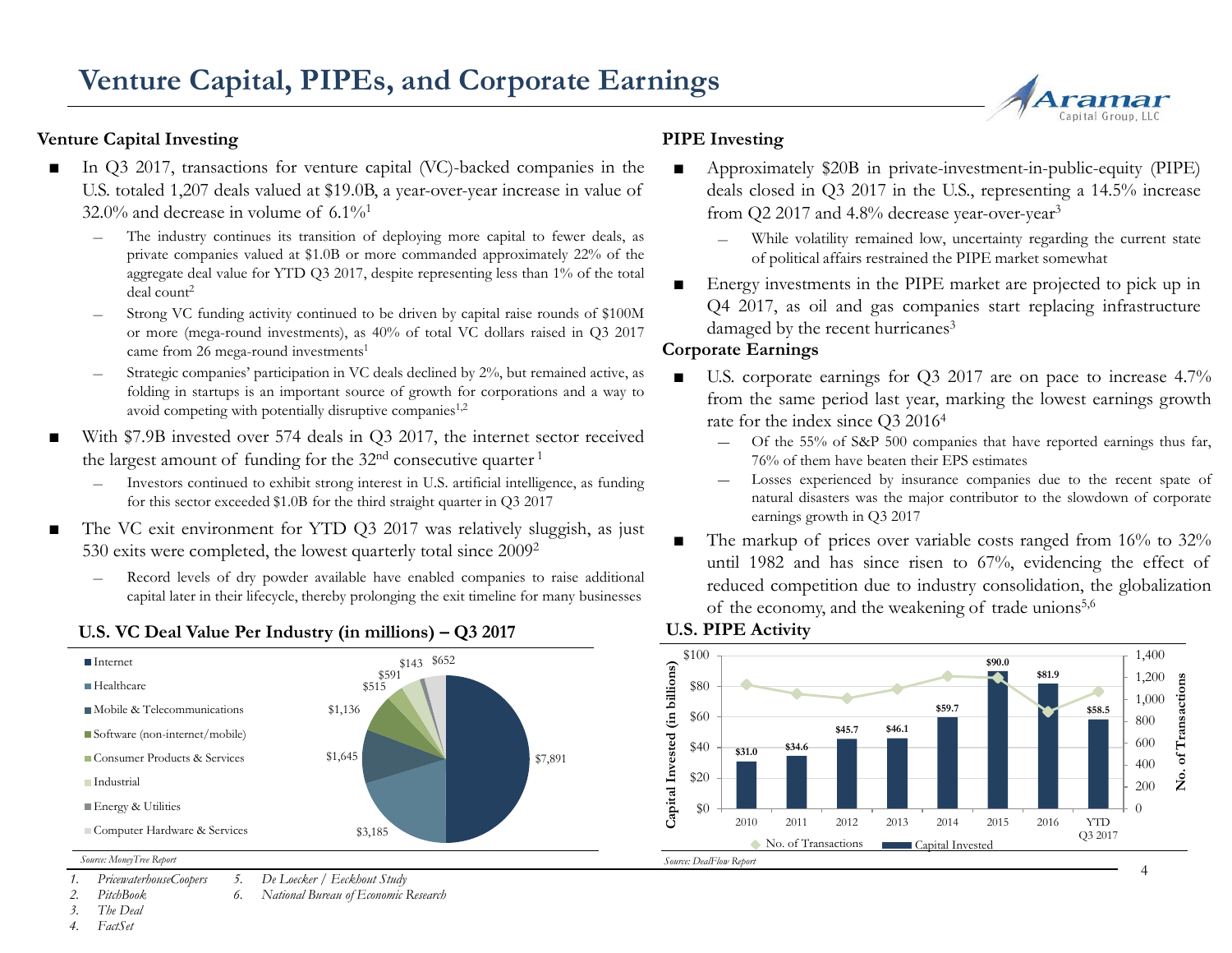## **Debt Capital and IPO Markets**

#### **Debt Capital**

- The Barclays U.S. Aggregate Bond Index recorded a 0.9% positive return during Q3 2017, a decrease from the 1.5% return in Q2 20171
	- U.S. corporate bonds posted another positive return in Q3 2017, spurred by the Federal Reserve's desire to normalize interest rates and the encouraging signs of global economic growth, strong earnings, and increased investor demand
- The Barclays Investment Grade U.S. Corporate Bond Index generated a positive return of 1.3% in Q3 2017, below the return of 2.5% experienced in Q2 2017, but above the 1.2% experienced in Q1 20171
	- ― Demand for U.S. corporate bonds strengthened, as investors continued to search for higher-yielding investments compared with lower-yielding alternatives that are affected by near-zero rates in developed countries
	- In light of impending tax reform, the supply of corporate bonds has increased, as companies try to capitalize on current relatively high tax rates for deduction purposes
- Total U.S. bond issuances reached \$1,705.4B in Q3 2017, a 8.2% decrease from the Q2 2017 level of \$1,857.4B and a 15.4% drop from the Q3 2016 level of \$2,015.4B2
	- The largest contributing factor to the decline in U.S. bond issuances in Q3 2017 was the decrease in U.S. Treasury and asset-backed issuances, which totaled \$463.9B and \$57.5B and declined 18.7% and 64.5%, respectively, from Q2 2017
	- There was a surge in U.S. corporate bond issuances, which was driven by an increase in investment grade debt and a decrease in high-yield debt issuances, which hit \$354.9B and \$61.0B, respectively, in Q3 2017, representing an increase of 6.7% and a decrease of 4.9% from the Q2 2017 volume, respectively



#### **Issuances in the U.S. Bond Market (\$ billions)**

#### *1. Prudential*

*2. SIFMA*

*3. Thomson Reuters LPC*

*4. S&P Global Market Intelligence 5. Dealogic*

*6. Dow Jones VentureSource*

### **Middle-Market Lending**

- Total U.S. middle-market lending added \$31B in Q3 2017, taking the YTD total past \$114B, 14.0% above the YTD Q3 2016 issuance level<sup>3</sup>
	- This increase was most pronounced in the larger segment of the middle market (\$100.0M to \$500.0M), which accounted for 81.0% of total volume in Q3 2017 at \$25.0B
	- ― Yields on newly issued loans moved upward, with the large corporate credit yield increasing to 5.0%, while the middle-market yield tightened to 5.9%
- The average debt-to-EBITDA level for broadly syndicated LBO transactions increased to 6.5x in Q3 2017, up from 6.4x in Q2 20173
	- The debt-to-EBITDA ratio for institutional middle-market LBOs remained at 6.2x in Q3 2017
- The U.S. leveraged loan volume is up 53% year-over-year and is on track to beat the \$534.0B record achieved in 2007, while U.S. loans issued to fund LBOs have reached \$88.5B, a year-over-year increase of 74%4

### **IPO Market**

- Globally, more than 1,450 companies have gone public thus far in 2017, raising over \$170.0B, putting the year on pace to hit the highest IPO count since 2007, though still well below the pre-financial crisis years<sup>5</sup>
	- Approximately two-thirds of the IPOs have been in the Asia-Pacific region<sup>5</sup>
	- ― IPO activity has been curtailed by the ample availability of private capital; 170 companies globally are valued at \$1.0B or higher, up from roughly 75 three years ago<sup>6</sup>

#### **Debt Multiples of Middle-Market LBO Loans**



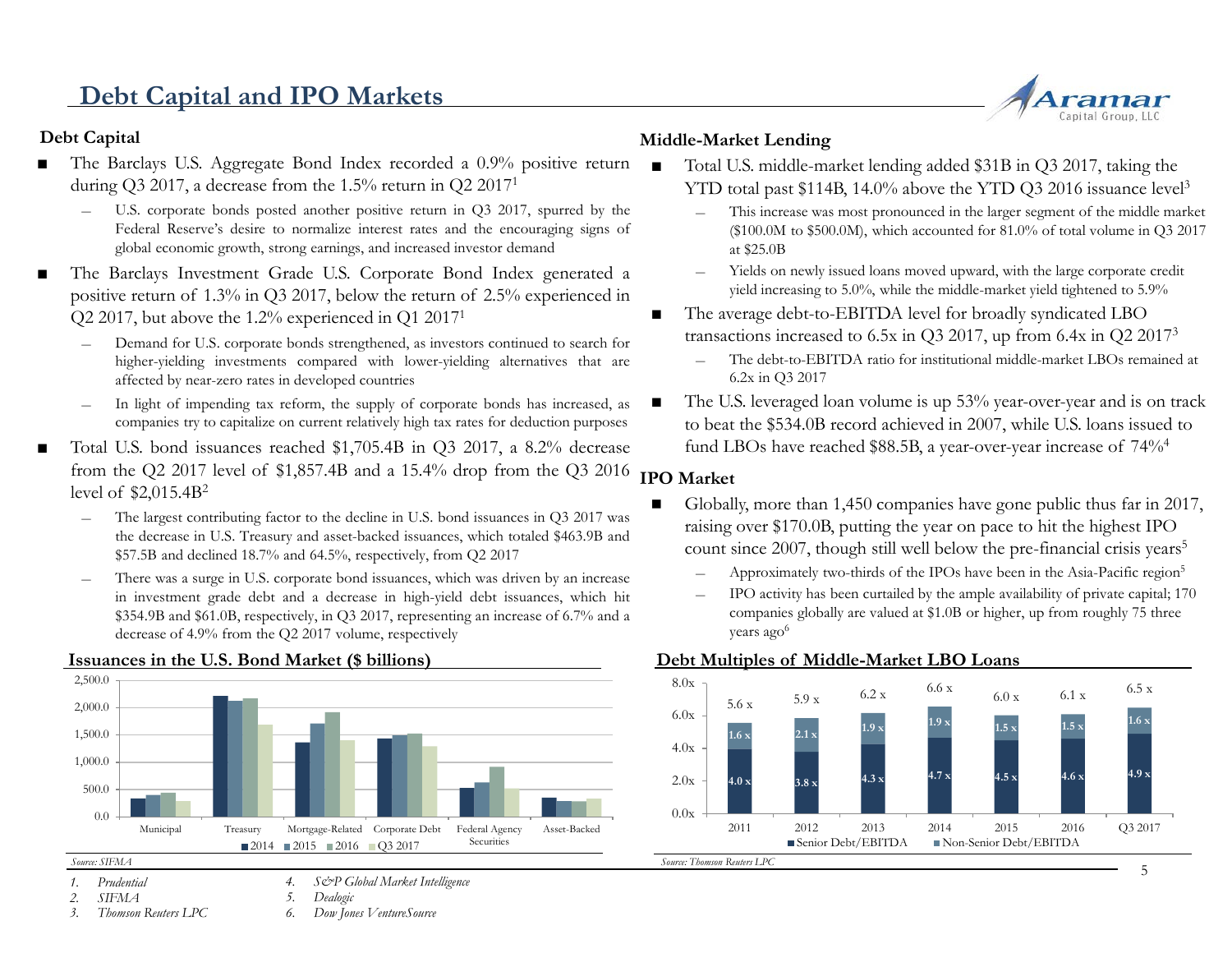## **The Advent of Family (Investment) Offices**

### By Jeremy Swan, Managing Principal, CohnReznick LLP

Family offices are private wealth management advisory firms that serve ultrahigh-net-worth investors, often consisting of a single or extended family. These investors are searching for higher returns in today's low-interest-rate environment, and an increasing number are finding them by investing directly in private companies.

Wealthy families that once stood on the sideline and let asset managers handle their investments are now acting more like private equity (PE) firms themselves. They're investing directly, or co-investing, in deals rather than investing in PE firms as limited partners.

There are several reasons for this. The primary reason is that family offices are increasingly looking for ways to avoid the fees associated with private fund managers, such as the 2 percent management fee and the 20 percent carried interest, where the managers take a full fifth of the profit from investment.

Another reason is transparency. Families are getting away from black-box investing, where they give their money to an investment management company as a traditional limited partner and let the firm conduct all deal-making activity. After the Great Recession of 2008, family offices started paying close attention to what's going on inside that black box. They don't want to cross their fingers and hope that the investment firm makes the right moves. They want a larger say in decisions.

A third motivation is a general misalignment with the objectives of the traditional investment management firm. This misalignment can occur in different places. One is in the investment timeframe. PE and venture capital firms, for example, typically prefer a shorter timeframe from sourcing a deal to execution to exit, and this schedule often is not aligned with the longer-term wealth-building objective of family offices, which tend to see investments as a way to build wealth over the years via a dividend or income strategy.

For all these reasons, more family offices are now going their own way. Last year, the Family Office Exchange surveyed 80 family offices and found that 70 percent were engaged in direct investing. Interestingly, they reported that their



direct deals returned an average of 15 percent in 2015, more than double the returns of PE firms that year.

So, should every family office climb into the driver's seat and start investing directly? Not without some serious preparation.

Before they do their first direct deal, family offices need to build a structure that supports direct investment activities. It is important to develop an investment model or policy statement that among other things identifies the types and sizes of investments to be considered.

Designing an effective direct investment program needs to be job one for a family office. One of the first steps should be to implement a policy statement that's agreed upon by all family participants and that specifically states what the family wants to achieve from its new program, such as increasing its wealth for the next generation or diversifying into new lines of businesses.

Once the policy statement has been designed, the planning process can begin in earnest. This next phase includes determining the types of investments the family office wants to pursue, the size of those deals, the industries the family wants to operate in, and the desired holding period.

For instance, the family might decide it wants to support only socially responsible companies or invest in a specific industry in which it has unique expertise and insight—typically the industry in which the family amassed its wealth in the first place.

Another critical element in a successful direct investment program is the internal staffing that the family office must put in place to execute on its deals. Many family offices are not sufficiently well-equipped to do direct investments and they underestimate the work that a PE manager must do to create value. They don't appreciate all that's involved in monitoring an investment and significantly improving a company.

Success in the field of family office direct investment requires more than a policy statement. It also requires trusted advisers who can help execute on the program, support transactions, mitigate risk, and build ongoing value through the direct investment process.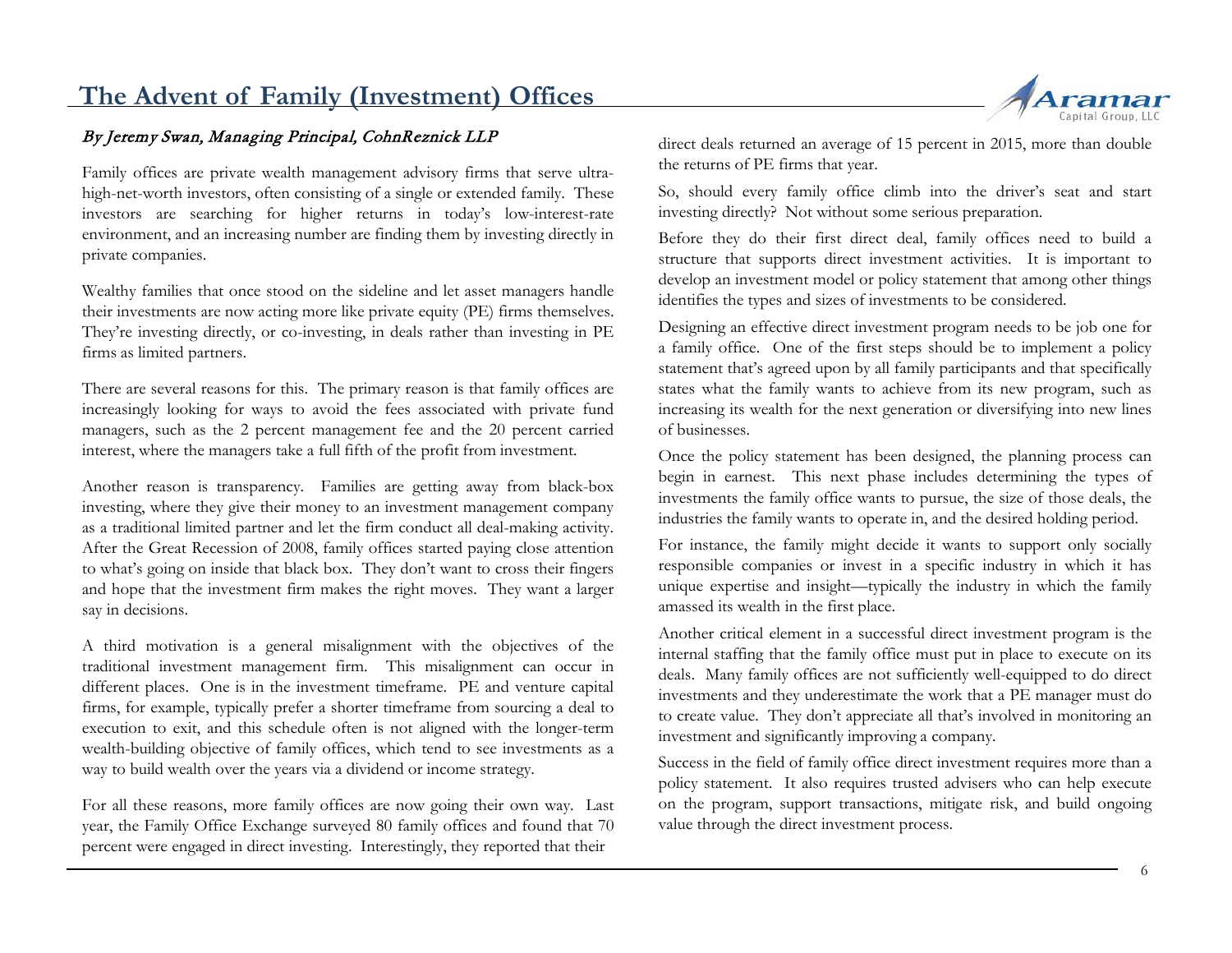## **The Advent of Family (Investment) Offices**

Family offices would be best advised to hire one or more PE professionals who understand and have experience with the deal acquisition, negotiation, integration, and operational oversight post-close. The M&A market is ultra-competitive and the due diligence process has become exceedingly complex. Investing in additional resources in advance of initiating direct investment activities will enhance the likelihood of hitting growth targets and creating value.

This is why family offices are increasingly joining together and doing "club deals." A club deal provides access to an investment through a lead family office that may in fact look like, and market itself like, a traditional PE fund. The lead family office shares investment opportunities with a small number of other families to raise the capital needed for the investment. This also provides a test for family offices, a time during which they can decide if it's feasible for them to work with other co-investors and perhaps even to gain some experience sitting on a board post-close.

Family offices are an increasingly important source of capital for private companies in the market for investment. From a seller's perspective, family offices represent an avenue they may not have thought of before. For some businesses, there are real advantages to working with a family office compared to a traditional PE firm. These advantages may include a longer investment holding period, lower investment return requirements, and a more common familyoriented management philosophy.

But as more family offices take on the challenges and responsibilities that they once entrusted to PE firms, they need to adopt many of the strategies embraced by PE firms. Family offices need to conduct the proper due diligence, strive for operational efficiencies, and better manage risk.

That is why they also need trusted advisors who can help them execute on their strategy, support transactions, and build ongoing value through the direct investment process. That is how they can ensure success and maximize the value of their investments.



#### **About the Authors**

Jeremy Swan is the managing principal of CohnReznick's Financial Sponsors & Financial Services Industry Practice. With more than 20 years of experience working with financial sponsors as both an investment banker and a consultant, Jeremy has expertise in mergers and acquisitions, IPO readiness, financing transactions, post-acquisition integration, and operational and financial due diligence. Jeremy can be reached at (646) 625-5716 or jeremy.swan@cohnreznick.com.

CohnReznick LLP is one of the top accounting, tax, and advisory firms in the United States, combining the deep resources of a national firm with the handson, agile approach that today's dynamic business environment demands. With diverse industry expertise, the firm provides companies with the insight and experience to help them break through and seize growth opportunities. CohnReznick, with origins dating back to 1919, is headquartered in New York, NY with 2,700 employees in offices nationwide. It is a member of Nexia International, a global network of independent accountancy, tax, and business advisors. For more information, visit [www.cohnreznick.com](http://www.cohnreznick.com/).